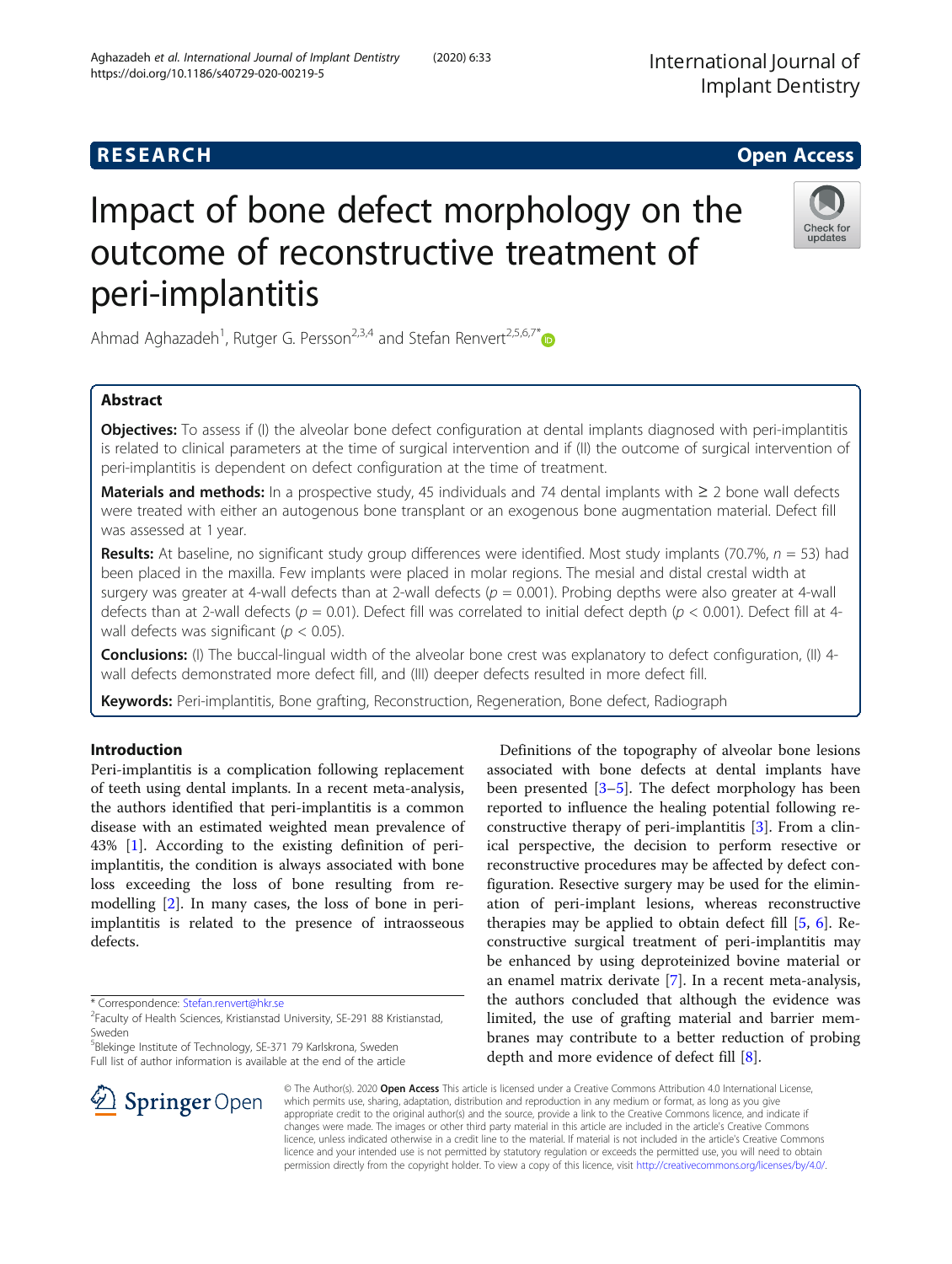In the treatment of peri-implantitis defects, the outcome of surgical intervention has been reported to be related to defect configuration, suggesting that circumferential defects will more likely result in defect fill [\[3](#page-8-0)]. In a recent clinical study evaluating a reconstructive treatment of peri-implantitis defects using an enamel matrix derivate, the number of remaining bone walls in the peri-implant defect was one of the factors reported to be associated with successful healing [[9\]](#page-9-0). In another recent publication, it was concluded that there is a lack of evidence of whether or not the resolution of the periimplant disease is associated with the defect configuration [\[10](#page-9-0)].

While conventional radiographs can only assess bone levels at mesial and distal aspects of teeth and implants, intraoral radiography may not be accurate in defining bone defect morphology [[11\]](#page-9-0). Also, due to dental implant opacity and shape, it is not possible to accurately assess bone defect depths at mid-buccal or mid-lingual aspects [[12](#page-9-0)]. The best opportunity to determine defect configuration at dental implants is at the time of surgical intervention. The anatomy of the peri-implantitis defects may depend on factors such as the alveolar bone configuration, the distance from the implant to the adjacent tooth/implant, anterior-posterior location of the implant, and the presence or absence of keratinized mucosa.

The objectives of the present study were to assess if (I) the alveolar bone defect configuration at dental implants diagnosed with peri-implantitis is related to clinical parameters at the time of surgical intervention and if (II) the outcome of surgical intervention of peri-implantitis is dependent on defect configuration at the time of treatment.

## Materials and methods

#### Study design

Data from a single-blinded prospective longitudinal human randomized clinical trial [[13\]](#page-9-0) was used to evaluate the association between defect configuration and clinical evidence of healing. The study randomization process has been described previously [[13\]](#page-9-0).

#### Study population

The Institutional Review Board at Lund, Sweden, approved the study (id nr: 89: 2007). All study participants signed informed consent. Thirty-nine consenting individuals with 74 dental implants with a diagnosis of peri-implantitis demonstrating  $\geq 2$  bone wall lesions at the surgical intervention were enrolled in the present study between 2007 and 2010 at the Uppsala Käkkirurgiska Centrum, Sweden.

#### Inclusion criteria

(I) A minimum of one osseointegrated implant with  $\geq$ 2 mm alveolar bone loss defined by comparing

intra-oral radiographs at the time of screening for this study with bone loss assessed from radiographs taken at the placement of the supra-structure

- (II) Probing pocket depth (PPD)  $\geq$  5 mm, with bleeding on probing (BOP) and or suppuration
- (III)The selected implant must have an angular periimplant bone defect ( $\geq$  3 mm in depth as determined from intra-oral digital radiographs)
- (IV)Only cases with clinical evidence of 2-, 3-, or 4-wall defects at the time of surgical intervention were included

#### Exclusion criteria

- (I) Not properly controlled diabetes mellitus (HbA1c > 7)
- (II) Requiring antibiotic prophylaxis
- (III)Taking prednisone or other anti-inflammatory medications
- (IV)Using antibiotics in the preceding 3 months
- (V) Taking medicine known to affect gingival overgrowth

#### Implant included in the study by the manufacturer

The distributions of implants included were the following: Brånemark, Nobel Biocare dental implants (74.1%) (Nobel Biocare Services AG, Kloten, Switzerland), Astra Tech implant system (13.7%) (Astra Tech AB, Mölndal, Sweden), Straumann implants (7.4%) (Institute Straumann AG, Basel, Switzerland), ImplaMed implants (2.8%) (Sterngold-ImplaMed™, Attleboro, MA, USA), and non-identifiable dental implant types (0.4%).

#### Pre-treatment

An update of the medical and dental histories was made. Before entering the study, participants with periodontitis were treated such that no pockets > 5 mm were present at the time of surgical intervention. The study participants also underwent a preparatory routine treatment phase, including mechanical debridement of teeth and implants. Hand instruments, and/or ultrasonic devices as designed either for teeth or dental implants were used. Before treatment, all study participants were instructed in oral hygiene measures. The oral hygiene instructions were reinforced at the recall visits as deemed necessary. No surgical intervention for study purpose was performed before the re-assurance of good patient motivation and compliance had been established.

# Radiographic examination

Standardized intra-oral radiographs of implants were obtained using an Eggen holder and long cone equipped dental X-ray unit. Pre- and postoperative radiographs presenting the study implants were digitalized, coded,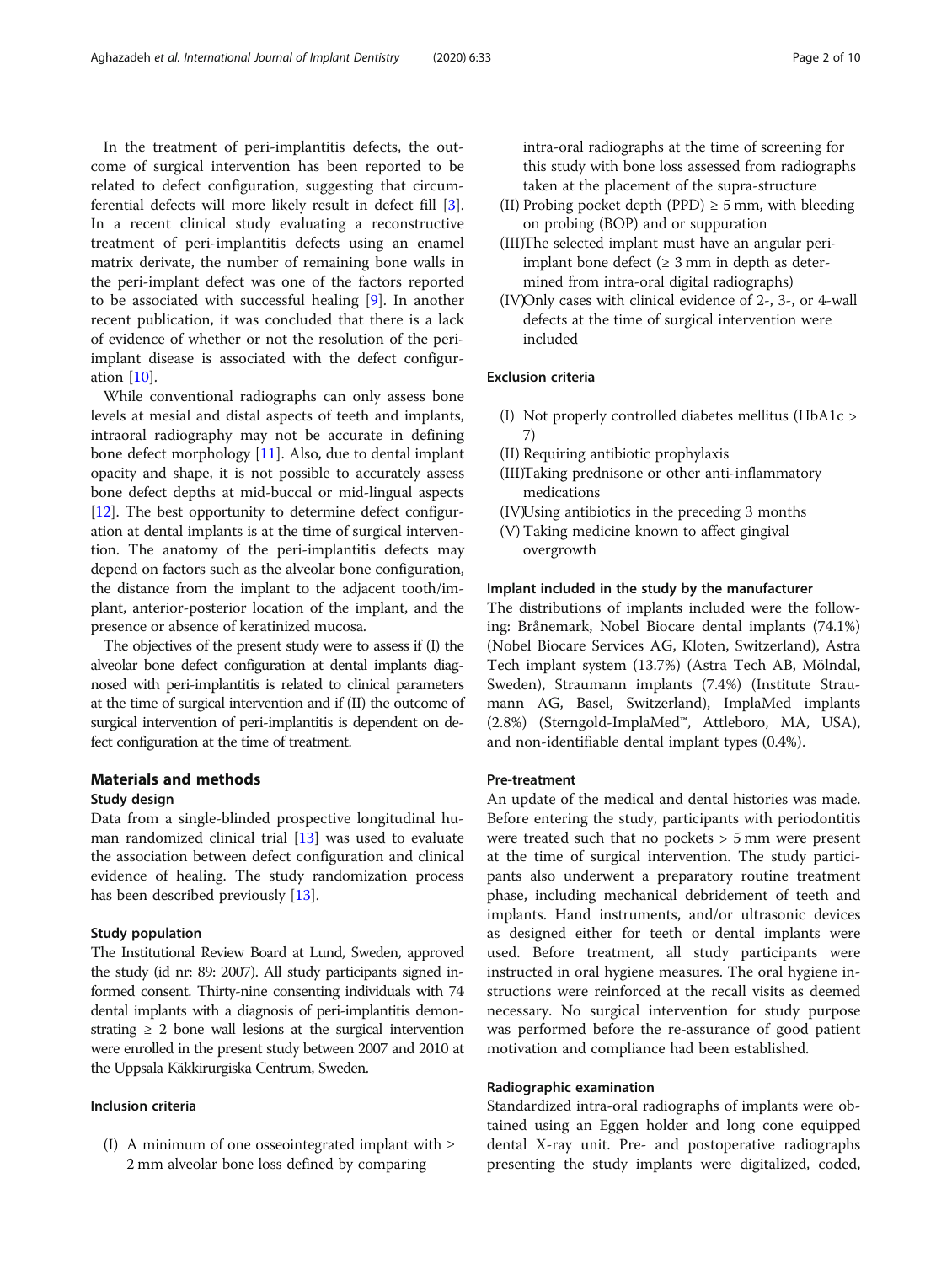and evaluated using a computer program (OsiriX Imaging software 3.9 for MAC OS 10.6, Osirix Foundation, Geneva, Switzerland). The distance equal to three implant threads (known for each implant system in the analysis) was measured and used for the calibration of images. The mesial and distal bone level distances were measured from the implant platform to the most apical point of contact to implant. Radiographs were taken at baseline and 12 months. One calibrated examiner (GRP) who was unaware of the study group/procedures assessed the radiographs. Radiographs were studied both as black and white images and by using the CLUT (colour lookup tables) option. The most coronal confluent aggregation of bone or bone-like material was used to define the coronal bone level. Black and white images versus CLUT images were switched on and off to select the position of bone levels for the assessments. Single strands or islets of bone/radiopaque material were not considered.

#### Clinical measurements and procedures

One experienced examiner (UL) performed all clinical examinations. The examiner was unaware of treatment group allocation.

Before treatment, the following baseline recordings were performed:

- Full set of intraoral radiographs (at 1 year only exposures for the implants in the study)
- Presence/absence of peri-implant soft tissue hyperplasia

The following clinical data were collected at baseline and 12 months after therapy:

- Full mouth plaque score: Presence of dental plaque along the gingival/mucosal margin recorded after use of disclosing dye (Top Dent Lifco Dental AB, Enköping, Sweden) and expressed as a percentage of examined sites within each patient (four sites per tooth and implant)
- *Local plaque score*: Presence of dental plaque along the mucosal margin at four locations of each treated implant recorded after the use of disclosing dye and expressed as a percentage of implant sites within each patient
- PPD: at the implants (4 sites/implant) and recorded to the nearest millimetre using a plastic probe (Colorview, Hu-Friedy, Chicago Il, USA)
- BOP: Presence/absence bleeding on probing at the treated implant (4 sites/implant). Bleeding appearing after measurement of probing depth was expressed

as a percentage of examined sites (4 sites per implant)

- Suppuration: Presence of pus following probing (4 sites/implant)
- Mucosal recession (MR): Measured in millimetre as the distance from the mucosal margin to the implant shoulder at four sites (mesial, buccal, distal, and lingual). Position of the mucosal margin apical to the restoration margin is a positive mucosal recession (+); location of the mucosal margin coronal to the restoration margin is negative (−) mucosal recession

## Surgical treatment

Following the administration of local anaesthetics, a sulcular incision was made around the neck of the implant abutments, and full-thickness flaps were raised at the buccal and lingual surfaces to access peri-implant defects. After removing all granulomatous tissues and carefully cleaning the implants from mineralized calculus, the implant surfaces were cleaned with hydrogen peroxide (3%) for 1 min, followed by profuse rinsing with saline. Assessments of defect characteristics, including the extent of bone loss/vertical defects from the implant platform to the most apical bone defect, were made. The extent of bone loss/vertical defects from the implant platform to the most apical bone defect and the distance from the implant platform to the most coronal part of the bone was measured (in millimetre) at the mesial, buccal, distal, and lingual surfaces around the implant. The number of bone walls was assessed. These measurements were used to calculate the defect depth and to classify the defect as a 2, 3, or 4 wall defect.

The distance from the affected implant to a neighbouring tooth or implant was measured (in millimetre) as well as the width of the alveolar crest mesially and distally of the affected implant. Depending on the assigned treatment, the defect was then either filled by autogenous bone (AB) obtained from the ramus region using a bone scraper (Safescraper® TWIST; Biomet3i Inc., Palm Beach, FL, USA) or bovine-derived xenograft (BDX) (Geistlich Pharma, Wolhusen, Switzerland). A resorbable membrane (OsseoGuard®; Biomet3i Inc., Palm Beach, FL, USA) was used to cover the bone or bone substitute. The flaps were sutured using 4.0 sutures (Ethicon vicryl polyglactin, Johnson & Johnson, San Angelo, TX, USA) allowing non-submerged wound healing.

#### Post-operative therapy

Postoperative antibiotics (Azithromycin<sup>®</sup>; Sandoz A/S, Copenhagen Denmark; 2× 250 mg day 1 and 1× 250 mg days 2–4) were prescribed to all study participants. During the first 6 weeks after surgery, all study participants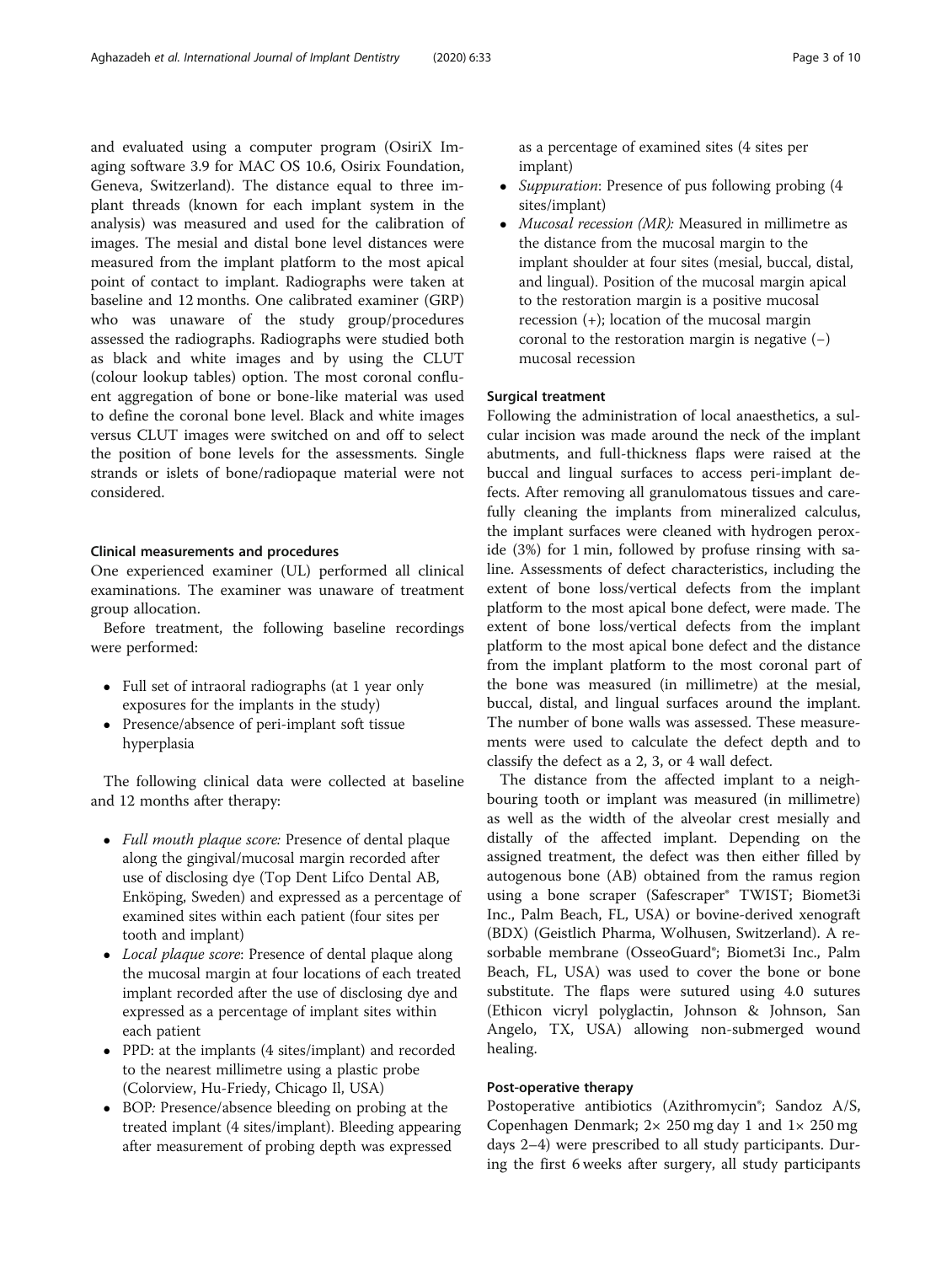rinsed with 0.1% chlorhexidine (Hexident, Meda AB, Stockholm, Sweden). During the first 3 days, they also received anti-inflammatory and analgesic medications (Ibuprofen 400 mg  $\times$  3 days; Ibumetin, Nycomed AB Stockholm, Sweden).

# Definition of bone walls

Defects were defined at the time of surgical intervention as ;(1) 2-wall defects with one of the following affected bone wall combinations a mesial-buccal, buccal-distal, mesiallingual, distal-lingual, or a mesial and a distal defect; (2) three-wall defects requiring one surface without a bone wall, but with vertical angulated bone loss towards three implant surfaces; and (3) four-wall defect includes vertical angulated defects towards the implant at all four surfaces. The fourwall defect can also be described as a saucer-like defect.

#### Statistical analysis

Statistical analysis included descriptive statistics for the clinical and radiographic parameters assessed at the implants a baseline and 1-year follow-up. For the periimplant and radiographic parameters, means, and standard deviations were calculated. Comparisons were made with either paired or independent  $t$  tests (equal variance not assumed) and by one-way ANOVA (including Bonferroni post hoc tests). The data regarding defect depth and bone fill were assessed with Pearson's correlation. Statistical significance was determined at an alpha level of 0.05. The IBM SPSS 25 statistical software package for MAC computers was used (IBM SPSS, Armonk, NY, USA).

## Results

A total of 74 dental implants with a diagnosis of periimplantitis with bone lesions involving two or more bone walls were included. The implants were distributed among 45 study individuals. None of the patients had had radiotherapy or was on bisphosphonates. During the 1-year follow-up, no implants were lost, no emergency treatment was performed on implants, and no antibiotics or antiinflammatory medications were prescribed beyond what was part of the study protocol. At the end of year one, no loss to follow-up by study participant had occurred.

The mean age of the study individuals was 68.8 years  $(SD \pm 6.9)$  not significant between treatment groups (AB versus BDX). Statistical analyses failed to demonstrate baseline treatment group differences regarding the distribution of defect configuration, PPD at implants, distances to adjacent teeth/implants, defect depth at mesial and distal aspects (assessed clinically as well as from radiographs), or if attached/non-attached mucosa was found clinically or not. Adjusted for the number of implants per subject, statistical analysis demonstrated that the differences in bone height levels (radiographic evidence of defect fill) were similar between mesial and distal surfaces but greater in the BDX group ( $p < 0.001$ ) and  $p < 0.05$ , respectively).

Many of the implants,70.7% ( $n = 53$ ), had been placed in the maxilla. The distribution of location and defect types for implants with 2-, 3-, or 4-wall bone defects are presented (Table [1\)](#page-4-0). Data on clinical assessments performed immediately before and during surgical procedures are presented for defects located in the maxilla or the mandible (Table [2](#page-4-0)). No differences in clinical findings were found between maxillary or mandibular defect characteristics, or location, apart from mesial and distal probing depths at 2-wall defects that were deeper at maxillary locations ( $p < 0.05$ ).

#### Analyses of duplicate radiographic measurements

Repeated measurements of bone levels on radiographs were made from 15 implants and assessed both at the mesial and the distal surfaces using baseline and year one images. The differences in bone levels between baseline and year one were studied and compared between the two sets of measurements. Analysis by paired  $t$  test identified a 0.1-mm (SD ± 0.4) bone level change difference between the two sets of measurements (95% CI 0.2 to 0.1,  $p = 0.36$ ). The ICC coefficient was 0.97 (95% CI 0.95 to 0.99,  $p < 0.001$ ).

# Analyses of clinical assessments concerning defect configuration (one-way ANOVA post hoc Bonferroni)

The mesial and distal crestal width was significantly greater at 4-wall defects than at two wall defects (mean diff 1.8 mm, SE ± 0.4, 95% CI 0.7, 2.8, p < 0.001). No differences were found between 2- and 3-wall defects or between 3 and 4-wall defects. The relationships between crestal width and defect characteristics are illustrated (Fig. [1\)](#page-5-0).

Statistical analyses failed to demonstrate plaque score differences, bleeding score differences, or differences in suppuration by defect configuration. Statistical analyses also were unable to show differences for the distances to both the mesial and the distal aspects of implant fixtures in relation to adjacent tooth/or another implant. There were no differences in the presence of attached buccal mucosa by defect type.

Probing pocket depths at all implants varied between 4 and 11 mm. At 2-, 3-, and 4-wall defects, PPD values  $\ge$ 6 mm were found at 65.4%, 66.7%, and 100% of implants, respectively. Analyses by one-way ANOVA (Bonferroni post hoc tests) identified that mesial and distal PPD values at 4-wall defects were deeper than at 2-wall defects ( $p = 0.01$  and  $p = 0.03$ , respectively). No differences were found between any of the comparisons of baseline PPD values made between 3- and 4-wall defects. The clinical assessments identified that defect depth was more significant at 4-wall defects both at buccal and lingual aspects than at 2-wall defects (mean diff 1.5 mm, SE  $\pm$  0.3, 95% CI 0.8, 2.3,  $p < 0.001$  and mean diff 1.8 mm, SE  $\pm$  0.5, 95% CI 0.7, 3.7,  $p = 0.002$ ). Clinical assessments of the defects are illustrated (Fig. [2](#page-5-0)).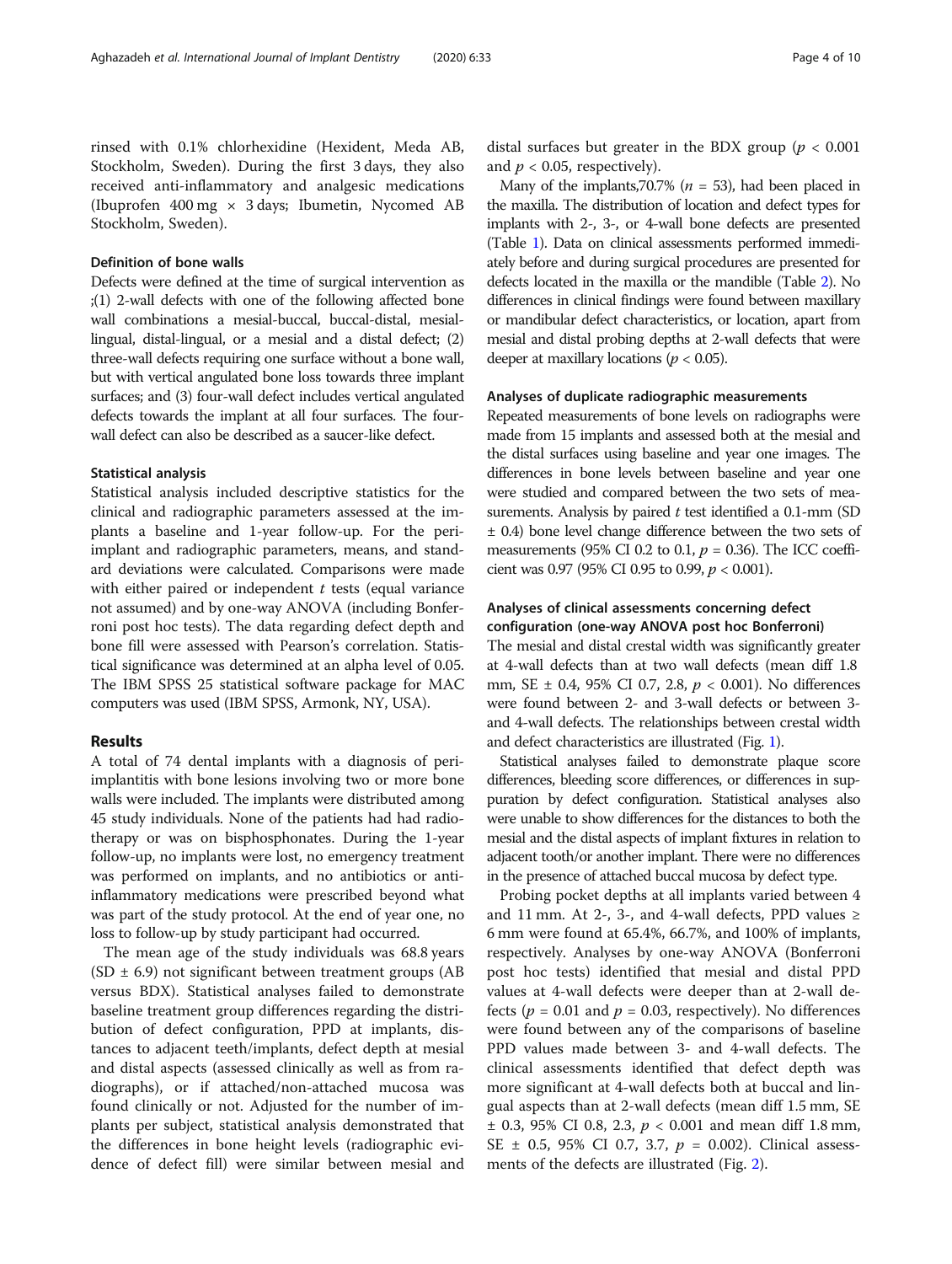|                      | Maxilla        |                |                | Mandible       | Total          |                |         |
|----------------------|----------------|----------------|----------------|----------------|----------------|----------------|---------|
|                      | 2-wall defects | 3-wall defects | 4-wall defects | 2-wall defects | 3-wall defects | 4-wall defects | numbers |
| Anterior region      | 17             |                |                |                |                |                |         |
| Premolar region      | 10             | 10             |                |                |                |                | 34      |
| Molar region         |                |                |                |                |                |                |         |
| <b>Total numbers</b> | 27             | 18             |                |                |                |                | 74      |

# <span id="page-4-0"></span>Table 1 Distribution of implants by location and type of defect

Clinical changes: bleeding on probing (per cent change), plaque scores (per cent), suppuration, or by treatment (AB vs BDX) in relation to defect configuration

The mean proportion of implant sites with suppuration at year one was 3.0% and therefore not further assessed. Analyses by one-way ANOVA failed to demonstrate differences in changes of the proportions of implants with BOP or presence of plaque by defect classification. Analyses by independent  $T$  tests also were unable to show differences in the proportions of changes in BOP or presence of plaque by treatment modality.

Radiographic and clinical assessments of defect depth Analysis by paired samples  $t$  test (equal variance not as-

sumed failed to identify differences of bone defect depth when mesial (mean diff  $0.2$  mm ( SD  $\pm$  1.8, 95% CI –

| Table 2 Distribution of clinical measurements before and during surgical procedures (mean values and standard deviation) for |  |  |  |
|------------------------------------------------------------------------------------------------------------------------------|--|--|--|
| defects at implants in the maxilla or mandible                                                                               |  |  |  |

|                                        | Maxilla        |                |                | Mandible       |                |                 |  |  |  |
|----------------------------------------|----------------|----------------|----------------|----------------|----------------|-----------------|--|--|--|
|                                        | 2-wall defects | 3-wall defects | 4-wall defects | 2-wall defects | 3-wall defects | 4-wall defects  |  |  |  |
| Probing depth (mm)                     |                |                |                |                |                |                 |  |  |  |
| Mesial                                 | $6.1 \pm 1.6$  | $7.0 \pm 1.6$  | $7.5 \pm 1.4$  | $5.7 \pm 0.7$  | $6.3 \pm 0.8$  | $8.3 \pm 1.2$   |  |  |  |
| Buccal                                 | $6.3 \pm 1.8$  | $5.8 \pm 1.5$  | $5.6 \pm 1.5$  | $5.6 \pm 1.8$  | $5.2 \pm 1.3$  | $5.5 \pm 1.0$   |  |  |  |
| Distal                                 | $6.6 \pm 6.6$  | $6.6 \pm 1.5$  | $7.4 \pm 1.3$  | $5.9 \pm 1.4$  | $6.6 \pm 1.0$  | $8.2 \pm 7.4$   |  |  |  |
| Palatal/Lingual                        | $5.9 \pm 1.6$  | $5.9 \pm 1.1$  | $6.0 \pm 1.1$  | $4.4 \pm 1.3$  | $5.0 \pm 1.2$  | $7.4 \pm 2.1$   |  |  |  |
| <b>Overall mean</b>                    | $6.2 \pm 1.2$  | $6.3 \pm 1.1$  | $6.7 \pm 0.5$  | $5.4 \pm 1.1$  | $5.7 \pm 0.8$  | $7.6 \pm 1.2$   |  |  |  |
| Plaque score                           |                |                |                |                |                |                 |  |  |  |
| 1 surface                              | 61.5%          | 58.8%          | 87.5%          | 30.0%          | 28.6%          | 20.0%           |  |  |  |
| 2 surfaces                             | 19.2%          | 23.5%          | 12.5%          | 30.0%          | 28.6%          | 80.0%           |  |  |  |
| 3 surfaces                             | 11.5%          | 17.6%          | 0.0%           | 20.0%          | 42.9%          | 0.0%            |  |  |  |
| 4 surfaces                             | 7.7%           | 0.0%           | $0.0\%$        | 20.0%          | 0.0%           | 0.0%            |  |  |  |
| <b>BOP</b>                             |                |                |                |                |                |                 |  |  |  |
| Mesial                                 | 84.6%          | 88.2%          | 100.0%         | 100.0%         | 100.0%         | 100.0%          |  |  |  |
| Buccal                                 | 74.1%          | 83.3%          | 87.5%          | 70.0%          | 71.4%          | 100.0%          |  |  |  |
| Distal                                 | 84.6%          | 94.1%          | 100.0%         | 88.9%          | 100.0%         | 100.0%          |  |  |  |
| Palatal/lingual                        | 70.4%          | 77.8%          | 100.0%         | 100.0%         | 100.0%         | 100.0%          |  |  |  |
| Suppuration                            |                |                |                |                |                |                 |  |  |  |
| Mesial                                 | 18.5%          | 5.6%           | 25.0%          | 0.0%           | 14.3%          | $0.0\%$         |  |  |  |
| Buccal                                 | 44.4%          | 22.2%          | 37.5%          | 10.0%          | 57.1%          | 0.0%            |  |  |  |
| Distal                                 | 30.8%          | 11.1%          | 12.5%          | 10.0%          | 14.3%          | $0.0\%$         |  |  |  |
| Palatal/lingual                        | 26.9%          | 0.0%           | 12.5%          | 0.0%           | 0.0%           | 0.0%            |  |  |  |
| Mucosa buccal not attached             | 29.5%          | 33.3%          | 50.0%          | 70.0%          | 85.7%          | 20.0%           |  |  |  |
| Mesial crestal width (mm)              | $3.4 \pm 1.2$  | $3.9 \pm 1.3$  | $5.3 \pm 1.2$  | $4.7 \pm 1.2$  | $5.6 \pm 0.8$  | $6.0\,\pm\,0.0$ |  |  |  |
| Distal crestal width (mm)              | $3.4 \pm 1.2$  | $4.3 \pm 1.2$  | $6.3 \pm 1.2$  | $5.1 \pm 1.0$  | $5.6 \pm 0.8$  | $5.8 \pm 0.5$   |  |  |  |
| <b>Overall</b> mean crestal width (mm) | $3.5 \pm 1.3$  | $4.1 \pm 1.2$  | $5.8 \pm 1.1$  | $4.9 \pm 1.0$  | $5.6 \pm 0.8$  | $5.9 \pm 0.2$   |  |  |  |
| Distance to fixture mesial (mm)        | $5.7 \pm 2.7$  | $5.6 \pm 2.3$  | $5.6 \pm 2.3$  | $5.1 \pm 1.9$  | $7.1 \pm 3.5$  | $5.4 \pm 1.7$   |  |  |  |
| Distance to fixture distal (mm)        | $5.0 \pm 2.1$  | $4.4 \pm 1.6$  | $4.6 \pm 2.1$  | $5.9 \pm 3.6$  | $6.8 \pm 4.1$  | $8.0\,\pm\,3.5$ |  |  |  |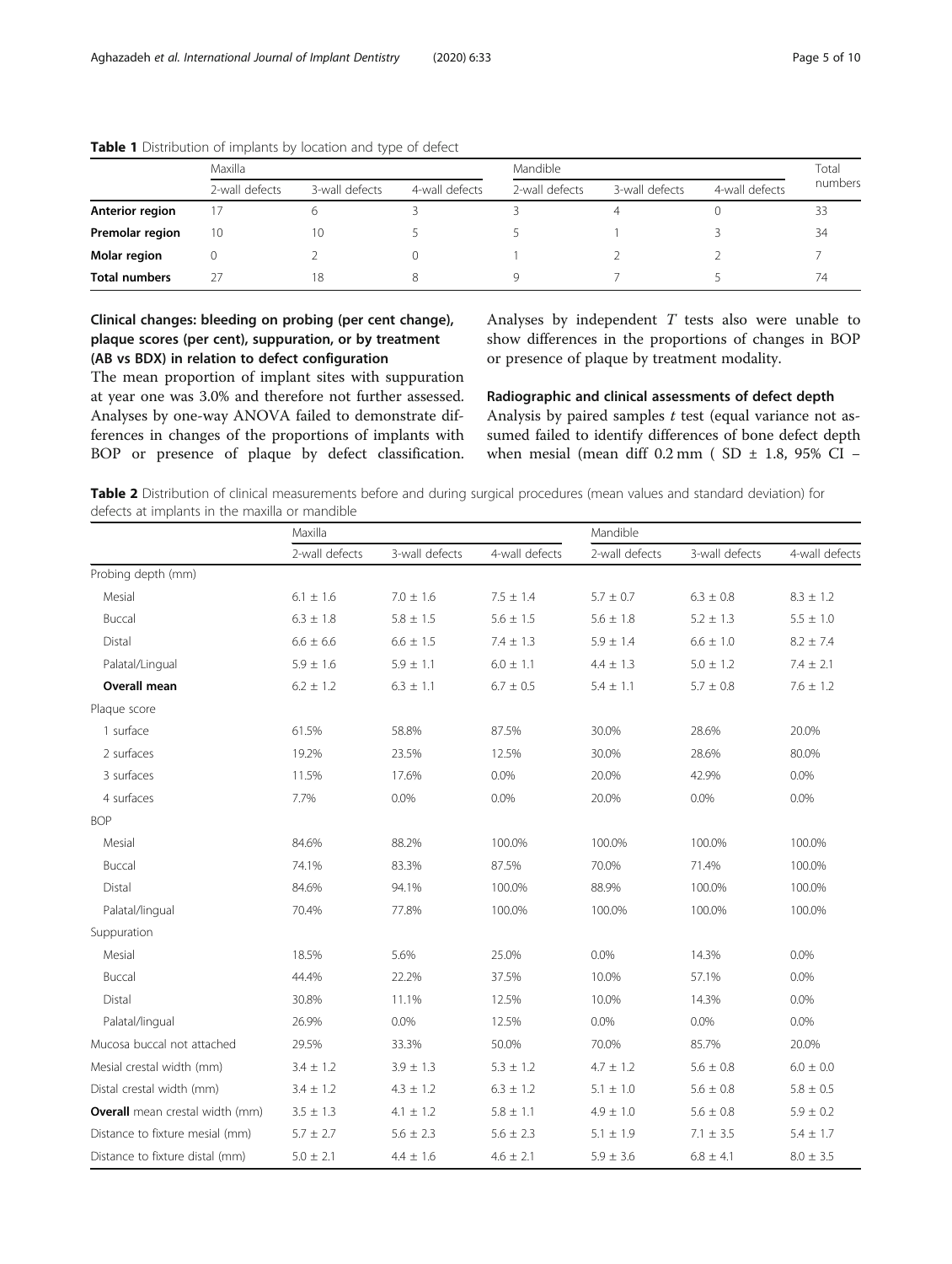<span id="page-5-0"></span>

0.2, 0.6,  $p = 0.34$ ), distal (mean diff 0.2 mm (SD  $\pm$  1.7, 95% CI – 0.2, 0.6,  $p = 0.34$ ), clinical, and radiographic assessments were studied (Fig. [3\)](#page-6-0).

# Radiographic evidence of defect fill in relation to bleeding on probing (per cent change), plaque scores (per cent), suppuration, or by treatment (AB vs BDX) in relation to defect configuration

Analyses by Pearson's correlation failed to demonstrate that changes in defect fill were correlated with changes in BOP, changes in plaque scores, or changes in PPD.

# Clinical and radiographic changes at 2-, 3-, and 4-wall defects between baseline and year one and by treatment (Table [3\)](#page-6-0)

When all cases with 2-wall defects were included (groups merged), analyses by paired samples  $t$  test (equal variance not assumed) failed to demonstrated changes over time for plaque level changes, PPD changes, or radiographic evidence of defect fill. When all cases with 3-wall defects were included (groups merged), analyses by paired samples  $t$  test identified improvements in BOP scores ( $p < 0.001$ ) and probing depths (mean diff 1.5, SE

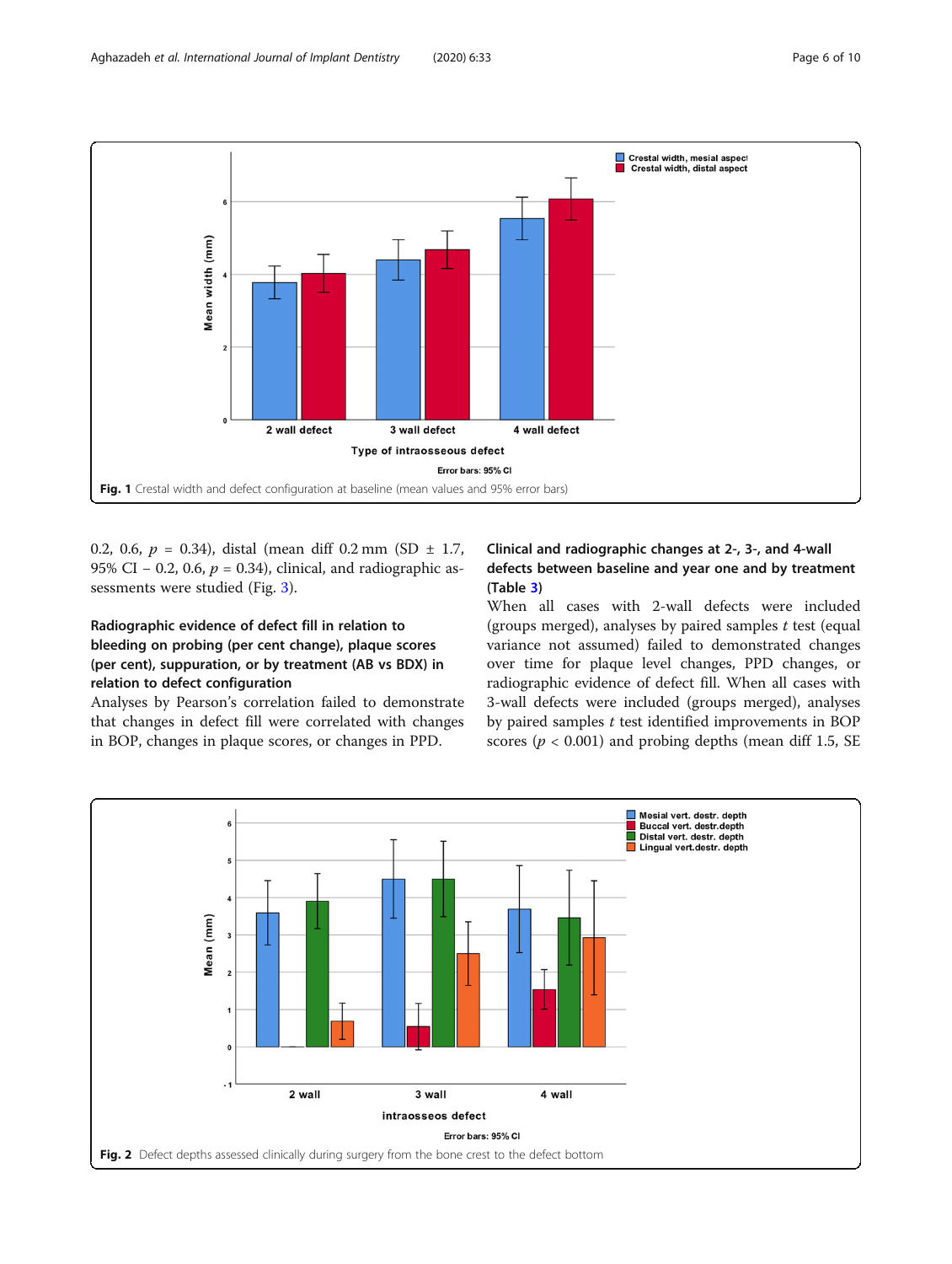<span id="page-6-0"></span>

 $\pm$  0.3, 95% CI 1.5, 2.8,  $p < 0.001$ ). The analyses failed to demonstrate differences in plaque scores or evidence of defect changes between baseline and year 1. At 4-wall defects (groups merged), the analysis identified radiographic evidence of defect fill (mean diff  $1.2$  mm,  $\pm$  SE 0.5, 95% CI 0.1, 2.4,  $p = 0.05$ ). Over time, probing depth reductions (mean diff 2.4, SE  $\pm$  0.5, 95% CI 1.3, 3.5,  $p \lt \sqrt{ }$ 0.001) and BOP % reductions were significant (mean diff 34.6, SE  $\pm$  10.0, 95% CI 12.8, 56.5,  $p < 0.01$ ). No differences in plaque scores could be verified. The distributions of defect fill (millimetre), probing depth change (millimetre), change in BOP (%), and plaque index change (%) between baseline and year one by defect type and treatment are presented in Fig. [4a](#page-7-0)–d.

# Impact of defect depth at mesial and distal lesions

Analyses by Pearson's correlation between baseline implant defect depth and the extent of radiographic evidence of defect fill were significantly related at both mesial (corr. coeff 0.32,  $p = 0.02$ ) and distal aspects (corr. coeff 0.46,  $p = 0.001$ ). More defect fill was found at deeper defects.

# **Discussion**

In a previous patient-based report on 1-year treatment results following the use of two different augmentation materials [[13](#page-9-0)], no attempt was made to relate the influence of site characteristics to the presence of varying defect characteristics and no effort was made to describe defect characteristics to the reconstruction of the defects. Over the years, it has been debated on what type of defect that would benefit most from a reconstructive treatment. In the present report, the focus was to evaluate the possible influence of defect configuration (2-, 3-, or 4-bone wall lesions) on the treatment outcome 1 year after surgical intervention. The present study identified

Table 3 Changes in clinical conditions between baseline and year one by defect configuration and treatment. Independent t tests (equal variance not assumed)) failed to demonstrate study group differences in clinical results regardless of defect configuration

| Variable                               | Treatment      | 2-wall defects |           | Treatment      | 3-wall defects |           | Treatment     | 4-wall defects |           |  |
|----------------------------------------|----------------|----------------|-----------|----------------|----------------|-----------|---------------|----------------|-----------|--|
|                                        |                | Mean           | <b>SD</b> |                | Mean           | <b>SD</b> |               | Mean           | <b>SD</b> |  |
| Defect fill mean (improvement) (mm))   | $AB (n = 16)$  | 0.4            | 1.5       | $AB (n = 14)$  | 0.1            | 1.9       | $AB (n = 5)$  | 1.7            | 0.8       |  |
|                                        | $BDX(n = 19)$  | 1.2            | 1.1       | BDX $(n = 10)$ | 1.4            | 1.8       | $BDX (n = 7)$ | 0.9            | 2.3       |  |
| PPD mean change (reduction) (mm)       | $AB (n = 16)$  | 1.8            | 1.4       | $AB (n = 15)$  | 1.9            | 1.7       | AB $(n = 6)$  | 2.7            | 1.0       |  |
|                                        | BDX $(n = 19)$ | 2.5            | 1.6       | $BDX (n = 10)$ | 2.6            | 1.1       | $BD(n = 7)$   | 3.3            | 0.9       |  |
| BOP % mean change (reduction)          | $AB (n = 16)$  | 43.8           | 35.9      | $AB (n = 14)$  | 25.0           | 27.7      | $AB (n = 16)$ | 33.3           | 43.8      |  |
|                                        | BDX $(n = 19)$ | 34.2           | 48.0      | $BDX (n = 10)$ | 52.5           | 39.9      | $BD (n = 19)$ | 67.9           | 23.8      |  |
| Plaque score % mean change (reduction) | AB $(n = 15)$  | 10.0           | 26.4      | $ABX (n = 14)$ | 3.6            | 39.4      | AB $(n = 15)$ | 8.5            | 12.9      |  |
|                                        | $BDX (n = 20)$ | 11.3           | 27.4      | BDX $(n = 10)$ | 12.5           | 25.0      | $BD (n = 20)$ | 0.0            | 14.4      |  |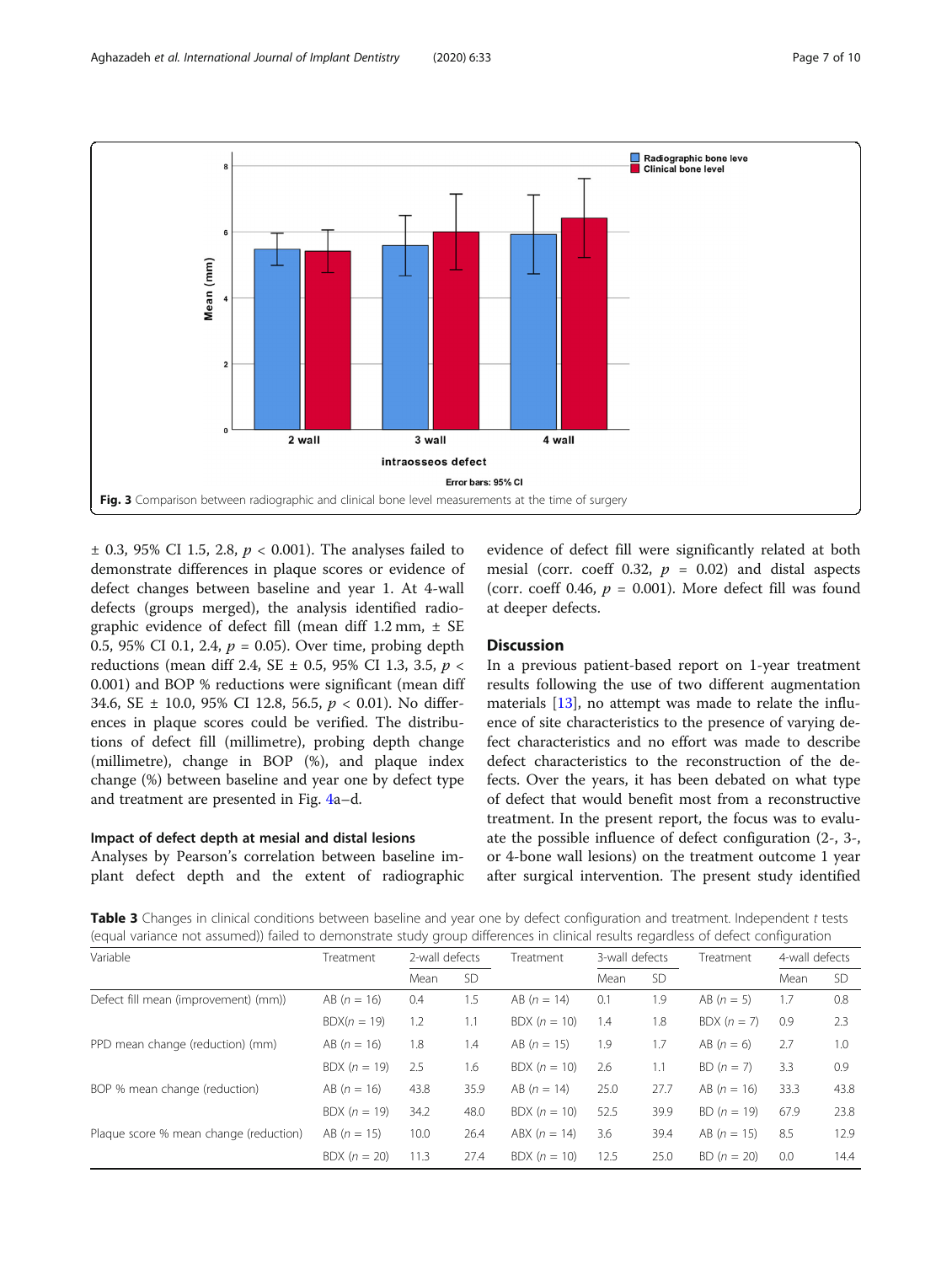<span id="page-7-0"></span>

that 4-wall lesions could be reconstructed with better results. Furthermore, the analyses revealed that apart from the buccolingual crest width, no other factor was explanatory to defect configuration. Defects with 4 wall characteristics were associated with broader buccolingual crestal width. The present study also demonstrated a good correlation between radiographic and clinical measurements of bone loss at dental implants.

Recently published data suggest that 3-wall bone defect lesions are the most common type of defects in peri-implantitis, followed by defects with buccal dehiscence [\[5\]](#page-8-0). In the present study, 2-wall defects were found more prevalent than other defects. The distribution of peri-implantitis defects may vary depending on anatomical differences depending on the location of the actual implant. The fact that anatomical differences may be related to implant location further highlighted by the differences between the present study and what has been reported elsewhere [\[3](#page-8-0), [14](#page-9-0)]. The majority (50%) of the defects in the present study were identified as 2-wall defects as compared to 10,2% in a previous report [\[14](#page-9-0)]. Recently, however, it was reported that buccal dehiscence defects with semi-circular bone resorption to the middle of the implant body were present in more than a third of the cases  $(35.7%)$  [[15](#page-9-0)] which also contrasts the data reported earlier  $[14]$ . The results of the present study identified that the width of the alveolar ridge was a factor influencing the number of bony walls in a defect presenting with peri-implantitis.

In the study by Schwarz et al.  $[14]$  $[14]$ , most of the implants were placed in the posterior region of the oral cavity. Thus, the differences in findings between the results reported in the present study and previous reports [[3,](#page-8-0) [14,](#page-9-0) [15](#page-9-0)] may be explained by the fact that most of the implants with peri-implantitis in the present study were located in the anterior and premolar regions. It has also been reported in the periodontal literature that bone defect configuration at teeth with periodontitis appears to differ between anterior and posterior positions [\[16](#page-9-0)].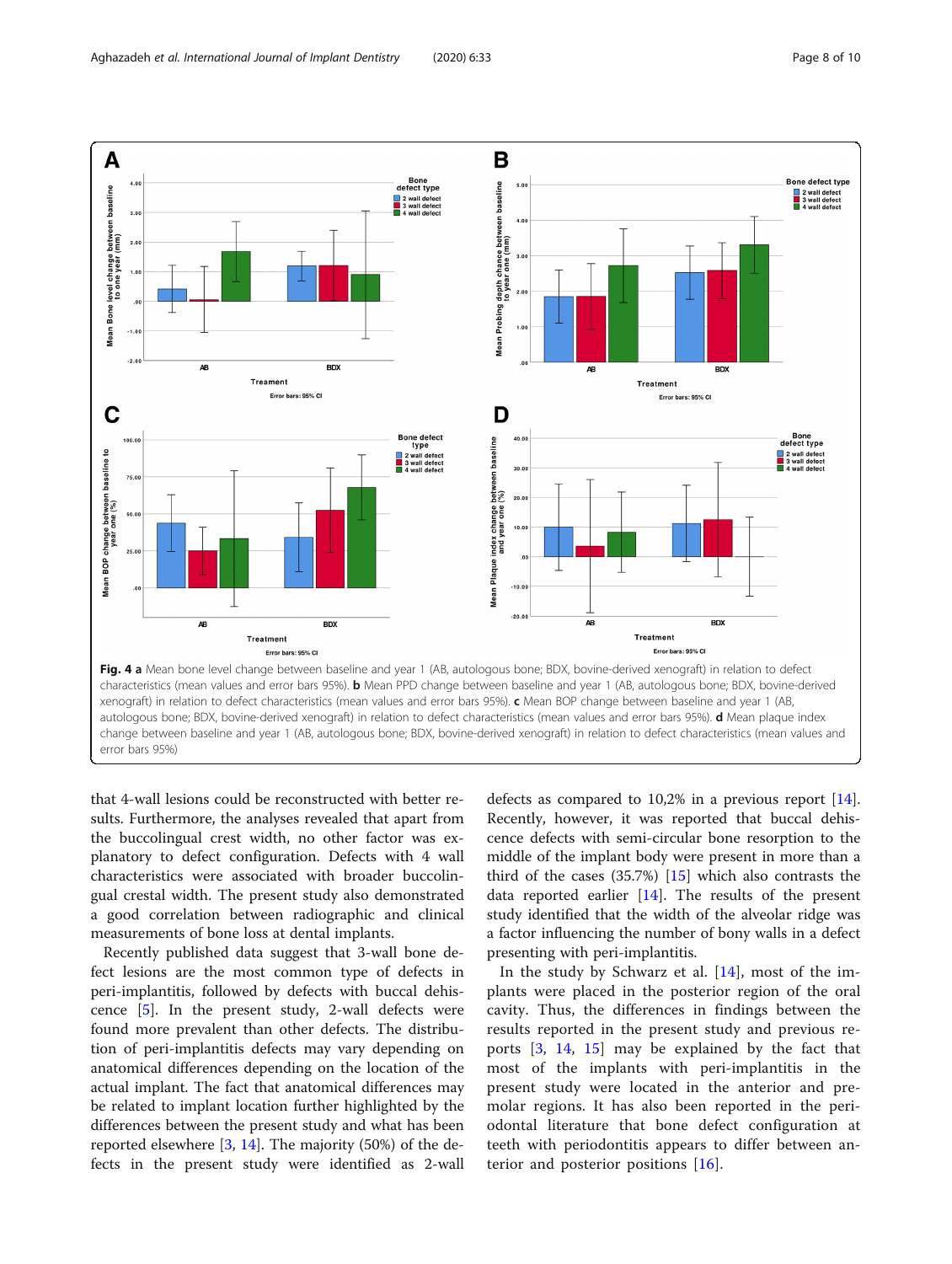<span id="page-8-0"></span>The explanation to the implant location may be related to the fact that the Swedish Dental Insurance System did not always cover the placement of implants in the posterior region. Thus, the present study cannot correctly address the question if one type of peri-implantitis defect is more common than any other kind of defect. In general, neither other studies nor the present study included a diverse large study population. Therefore, the question of the prevalence of defect type remains to be further addressed.

The lack of keratinized buccal mucosa in the present study reached 50% at 4-wall defects. Other types of defects were without presence of keratinized tissues less prevalent. It has previously been reported that overall, 50% of defects were associated with no keratinized tissues at buccal aspects [5]. Both studies failed to identify that presence or absence of keratinized tissues was explanatory to defect characteristics.

The present study, including mesial and distal defect depths  $\geq 3$  mm at implants assessed during the surgical intervention in cases with peri-implantitis, demonstrated that more defect fill, as evaluated from radiographs, was found at defects that were deeper at the time of surgical intervention. The results from the present study are consistent with the periodontal literature suggesting that deep intraosseous defects have a better healing potential than shallow pockets [\[17](#page-9-0)–[20\]](#page-9-0). Furthermore, defect fill was higher at 4-wall lesions than at 2- and 3-wall lesions. These findings are consistent with a previous report [3]. It should, however, be noted that a resorbable membrane was also used in the present study. It is possible that the comparable good reconstructive results observed at 2- and 3-wall defects may have been influenced by the capacity of the membrane to keep the bone augmentation material in place.

The shortcomings from the present study are related to the number of implants included and to that relatively few implants were available from molar regions. Most of the implants were placed in the maxilla. Additionally, two different regenerative materials were used. Notwithstanding these limitations, the present study identified that deep defects had the best reconstructive potential.

### Conclusions

Four-wall defects demonstrated more defect fill 1 year after treatment. Deeper defects resulted in more defect fill. The buccal-lingual width of the alveolar bone was explanatory to defect configuration.

#### Abbreviations

PPD: Probing pocket depth; BOP: Bleeding on probing; HbA1c: Haemoglobin a1c; GRP: G. Rutger Persson; CLUT: Colour look-up tables; UL: Ulla Lindström; MR: Mucosal recession; AB: Autogenous bone; BDX : Bovine-derived xenograft; ANOVA: Analysis of variance; ICC: Intraclass correlation; SD: Standard deviation

#### Acknowledgements

We appreciate the clinical work by Ms Ulla Lundström (UL) RDH at Uppsala Oral Surgery Centre, Sweden. We also appreciate the support from Biomet 3 I, Inc. Palm Beach Florida, USA, and Kristianstad University, Kristianstad, Sweden.

#### Authors' contributions

All authors were involved in planning the project. Prof. Persson evaluated the radiographs. Dr Aghazadeh performed and managed the data collected. All authors analysed the data. Dr Aghazadeh led the writing. Prof. Renvert and Prof. Persson participated in the final manuscript production. All authors reviewed and accepted the final manuscript.

#### Funding

This manuscript was partially supported by funds from Biomet3i, Palm Beach, USA, and University of Kristianstad, Sweden.

#### Availability of data and materials

Contact the corresponding author

#### Ethics approval and consent to participate

The Institutional Review Board at Lund, Sweden, approved the study (id nr: 89: 2007). All study participants signed an informed consent

#### Consent for publication

N/A.

#### Competing interests

Prof. Rutger Persson and Dr Ahmad Aghazadeh declare no conflict of interest. Prof. Stefan Renvert states research grants and fees from Geistlich Pharma outside the present work.

#### Author details

<sup>1</sup>Tand & Implantat Specialistkliniken, Solna, Sweden. <sup>2</sup>Faculty of Health Sciences, Kristianstad University, SE-291 88 Kristianstad, Sweden. <sup>3</sup>Department of Periodontics, University of Washington, Seattle, WA, USA. <sup>4</sup>Department of Oral Medicine, University of Washington, Seattle, WA, USA. <sup>5</sup>Blekinge Institute of Technology, SE-371 79 Karlskrona, Sweden. <sup>6</sup>School of Dental Science, Trinity College, Dublin, Ireland. <sup>7</sup> Faculty of Dentistry, The University of Hong Kong, Hong Kong, SAR, China.

#### Received: 5 February 2020 Accepted: 24 April 2020 Published online: 17 June 2020

#### References

- Derks J, Tomasi C. Peri-implant health and disease. A systematic review of current epidemiology. J Clin Periodontol. 2015;42(Suppl 16):S158–71.
- 2. Berglundh T, Armitage G, Araujo MG, Avila-Ortiz G, Blanco J, Camargo PM, Chen S, Cochran D, Derks J, Figuero E, Hämmerle CHF, Heitz-Mayfield LJA, Huynh-Ba G, Iacono V, Koo KT, Lambert F, Mc Cauley L, Quirynen M, Renvert S, Salvi GE, Schwarz F, Tarnow D, Tomasi C, Wang HL, Zitzmann N. Periimplant diseases and conditions: consensus report of workgroup 4 of the 2017 World Workshop on the classification of periodontal and peri-implant diseases and conditions. J Clin Periodontol. 2018;45(Suppl 20):S286–91.
- 3. Schwarz F, Sahm N, Schwarz K, Becker J. Impact of defect configuration on the clinical outcome following surgical regenerative therapy of periimplantitis. J Clin Periodontol. 2010;37:449–55.
- 4. Renvert S, Giovannoli J-L. Treatments. In: Peri-implantitis. Paris: Quintessence International; 2012. p. 132–87.
- 5. Monje A, Pons R, Insua A, Nart J, Wang HL, Schwarz F. Morphology and severity of peri-implantitis bone defects. Clin Impl Dent Rel Res. 2019;21: 635–43.
- 6. Smeets R, Henningsen A, Jung O, Heiland M, Hammächer C, Stein JM. Definition, etiology, prevention and treatment of peri-implantitis--a review. Head Face Med. 2014;3(10):34.
- 7. Mercado F, Hamlet S, Ivanovski S. Regenerative surgical therapy for periimplantitis using deproteinized bovine bone mineral with 10% collagen, enamel matrix derivative and doxycycline-a prospective 3-year cohort study. Clin Oral Implants Res. 2018;29:583–91.